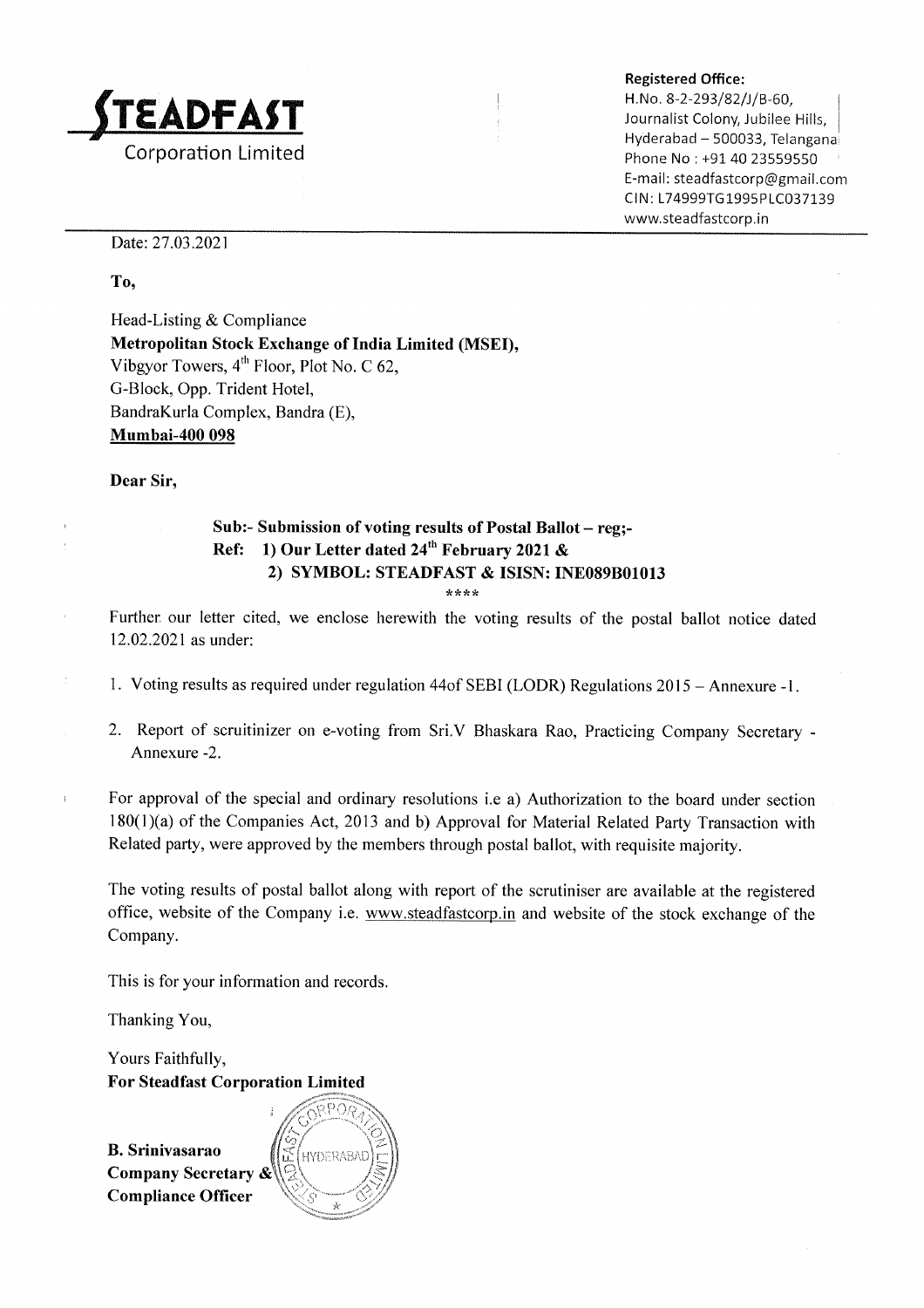|                                                                |                                       | Annexure - |
|----------------------------------------------------------------|---------------------------------------|------------|
| Company Name                                                   | <b>ISTEADFAST CORPORATION LIMITED</b> |            |
| Date of the AGM/EGM/Postal Ballot Notice                       | Postal Ballot Notice dated 12-02-2021 |            |
| Total number of shareholders on record date                    | 6182                                  |            |
| No. of shareholders present in the meeting either in person or |                                       |            |
| <b>Promoters and Promoter Group:</b>                           | Not Applicable                        |            |
| Public:                                                        | Not Applicable                        |            |
| No. of Shareholders attended the meeting through Video         |                                       |            |
| <b>Promoters and Promoter Group:</b>                           | Not Applicable                        |            |
| Public:                                                        | Not Applicable                        |            |

| Resolution required: (Ordinary/ Special) |                   | SPECIAL - To Consider resolution on the matters specified under section 180 (1) (a) of the Companies Act, 2013: |            |                                                            |                   |                 |                                            |                                                 |  |  |  |
|------------------------------------------|-------------------|-----------------------------------------------------------------------------------------------------------------|------------|------------------------------------------------------------|-------------------|-----------------|--------------------------------------------|-------------------------------------------------|--|--|--|
| Whether promoter/ promoter group are     |                   |                                                                                                                 |            |                                                            |                   |                 |                                            |                                                 |  |  |  |
| interested in the agenda/resolution?     | lNo.              |                                                                                                                 |            |                                                            |                   |                 |                                            |                                                 |  |  |  |
|                                          |                   |                                                                                                                 |            |                                                            |                   |                 |                                            |                                                 |  |  |  |
|                                          |                   | INo. of shares heldINo. of votes                                                                                |            | <b>Wof Votes Polled</b><br>on outstanding<br><b>Shares</b> | No. of Votes – in | INo. of Votes - | % of Votes in<br>favour on votes<br>polled | % of Votes<br>against on votes<br><b>polled</b> |  |  |  |
| Category                                 | Mode of Voting    | $\vert(1)$                                                                                                      | polled (2) | (3)=[(2)/(1)]* 100  favour (4)                             |                   | against (5)     | (6)=[(4)/(2)]*100                          | $(7)=[(5)/(2)]*100$                             |  |  |  |
|                                          | E-Voting          |                                                                                                                 |            | 0.0000                                                     | 00                |                 | 0.0000                                     | 0.0000                                          |  |  |  |
|                                          | Poll              | 500000                                                                                                          |            | 0.0000                                                     | 00                |                 | 0.0000                                     | 0.0000                                          |  |  |  |
|                                          | Postal Ballot (if |                                                                                                                 |            |                                                            |                   |                 |                                            |                                                 |  |  |  |
| Promoter and Promoter Group              | applicable)       |                                                                                                                 |            | 0.0000                                                     |                   |                 | 0.0000                                     | 0.0000                                          |  |  |  |
|                                          | E-Voting          |                                                                                                                 |            | 0.0000                                                     | 00 <sub>1</sub>   |                 | 0.0000                                     | 0.0000                                          |  |  |  |
|                                          | Poll              |                                                                                                                 |            | 0.0000                                                     | 00                |                 | 0.0000                                     | 0.0000                                          |  |  |  |
|                                          | Postal Ballot (if |                                                                                                                 |            |                                                            |                   |                 |                                            |                                                 |  |  |  |
| Public- Institutions                     | applicable)       |                                                                                                                 |            | 0.0000                                                     | 00l               |                 | 0.0000                                     | 0.0000                                          |  |  |  |
|                                          | E-Voting          |                                                                                                                 | 3407904    | 51.3935                                                    | 3407704           | 200             | 99.9941                                    | 0.0059                                          |  |  |  |
|                                          | Poll              | 6631000                                                                                                         |            | 0.0000                                                     | <sub>00</sub>     |                 | 0.0000                                     | 0.0000                                          |  |  |  |
|                                          | Postal Ballot (if |                                                                                                                 |            |                                                            |                   |                 |                                            |                                                 |  |  |  |
| Public- Non Institutions                 | applicable)       |                                                                                                                 |            | 0.0000                                                     | 00l               |                 | 0.0000                                     | 0.0000                                          |  |  |  |
|                                          | Total             | 7131000                                                                                                         | 3407904    | 47.7900                                                    | 3407704           | 200             | 999941                                     | 0,0059                                          |  |  |  |

 $\int_{\mu\mathcal{M}}\frac{1}{\mu}\int_{-\infty}^{\infty}$ 

f. rrj Ź  $_1$  TYDERABAD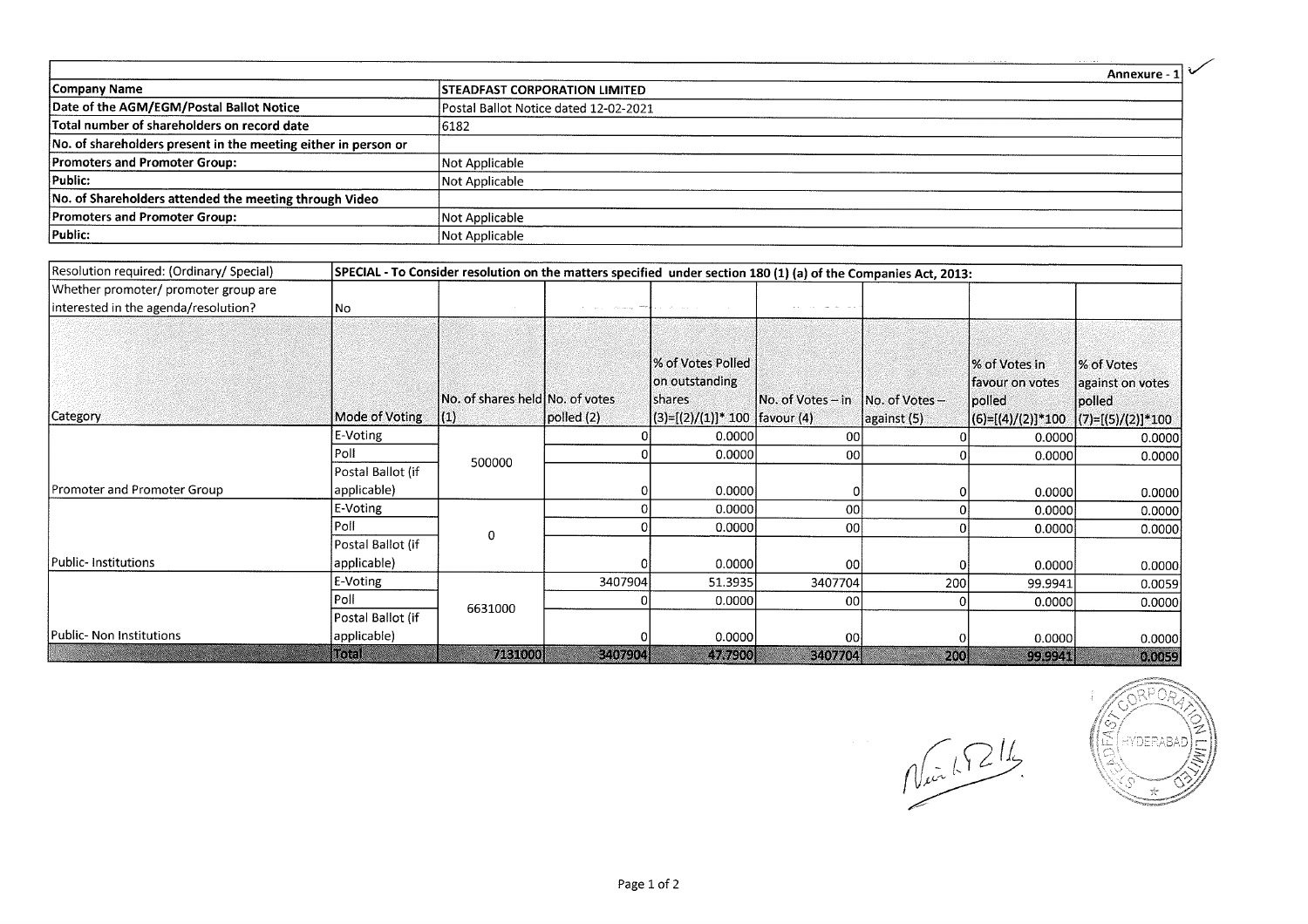| Resolution required: (Ordinary/ Special) | ordinary - Approval for Material Related Party Transaction with Related party |                                                    |            |                                                                                          |                                    |                          |                                                                      |                                                                 |  |
|------------------------------------------|-------------------------------------------------------------------------------|----------------------------------------------------|------------|------------------------------------------------------------------------------------------|------------------------------------|--------------------------|----------------------------------------------------------------------|-----------------------------------------------------------------|--|
| Whether promoter/ promoter group are     |                                                                               |                                                    |            |                                                                                          |                                    |                          |                                                                      |                                                                 |  |
| interested in the agenda/resolution?     | No                                                                            |                                                    |            |                                                                                          |                                    |                          |                                                                      |                                                                 |  |
| Category                                 | Mode of Voting                                                                | No. of shares held No. of votes<br>$\vert(1)\vert$ | polled (2) | % of Votes Polled<br>on outstanding<br><b>Ishares</b><br> (3)=[(2)/(1)]* 100  favour (4) | No. of Votes – in   No. of Votes – | $\sqrt{2}$ against $(5)$ | l% of Votes in<br>lfavour on votes<br>lpolled<br>$(6)=[(4)/(2)]*100$ | % of Votes<br>against on votes<br>polled<br>$(7)=[(5)/(2)]*100$ |  |
|                                          | E-Voting                                                                      |                                                    |            | 0.0000                                                                                   | 00 <sup>1</sup>                    | ΩI                       | 0.0000                                                               | 0.0000                                                          |  |
|                                          | Poll                                                                          | 500000                                             |            | 0.0000                                                                                   | ool                                | ΩI                       | 0.0000                                                               | 0.0000                                                          |  |
|                                          | Postal Ballot (if                                                             |                                                    |            |                                                                                          |                                    |                          |                                                                      |                                                                 |  |
| Promoter and Promoter Group              | applicable)                                                                   |                                                    |            | 0.0000                                                                                   | 01                                 | 01                       | 0.0000                                                               | 0.0000                                                          |  |
|                                          | E-Voting                                                                      |                                                    |            | 0.0000                                                                                   | 00                                 | 0                        | 0.0000                                                               | 0.0000                                                          |  |
|                                          | Poll                                                                          | 0                                                  |            | 0.0000                                                                                   | 00 <sup>1</sup>                    | $\Omega$                 | 0.0000                                                               | 0.0000                                                          |  |
|                                          | Postal Ballot (if                                                             |                                                    |            |                                                                                          |                                    |                          |                                                                      |                                                                 |  |
| Public-Institutions                      | applicable)                                                                   |                                                    |            | 0.0000                                                                                   | 00 <sup>1</sup>                    |                          | 0.0000                                                               | 0.0000                                                          |  |
|                                          | E-Voting                                                                      |                                                    | 3407904    | 51.3935                                                                                  | 3407704                            | 200                      | 99.9941                                                              | 0.0059                                                          |  |
|                                          | Poll                                                                          | 6631000                                            |            | 0.0000                                                                                   | 00                                 |                          | 0.0000                                                               | 0.0000                                                          |  |
|                                          | Postal Ballot (if                                                             |                                                    |            |                                                                                          |                                    |                          |                                                                      |                                                                 |  |
| Public- Non Institutions                 | applicable)                                                                   |                                                    |            | 0.0000                                                                                   | 00                                 | Ω                        | 0.0000                                                               | 0.0000                                                          |  |
|                                          | Rojel                                                                         | 7131000                                            | 3407904    | 47.7900                                                                                  | 3407704                            | 200                      | 99.9941                                                              | 0.0059                                                          |  |

For Steadfast Corporation Limited t

DIN:

& Managing

ll'r' t :RA6AD

Place: Hyderabad  $\textsf{N} = \left\{\begin{matrix} \textsf{P}^T \textsf{P}^T \textsf{P}^T \textsf{P}^T \textsf{P}^T \textsf{P}^T \textsf{P}^T \textsf{P}^T \textsf{P}^T \textsf{P}^T \textsf{P}^T \textsf{P}^T \textsf{P}^T \textsf{P}^T \textsf{P}^T \textsf{P}^T \textsf{P}^T \textsf{P}^T \textsf{P}^T \textsf{P}^T \textsf{P}^T \textsf{P}^T \textsf{P}^T \textsf{$ 

Date:27.03.2021

 $\sim 10^{11}$ 

 $\sim$ 

 $\sim$ 

 $\mathcal{L}(\mathcal{L}^{\mathcal{L}})$  . The contribution of the  $\mathcal{L}^{\mathcal{L}}$ 

i.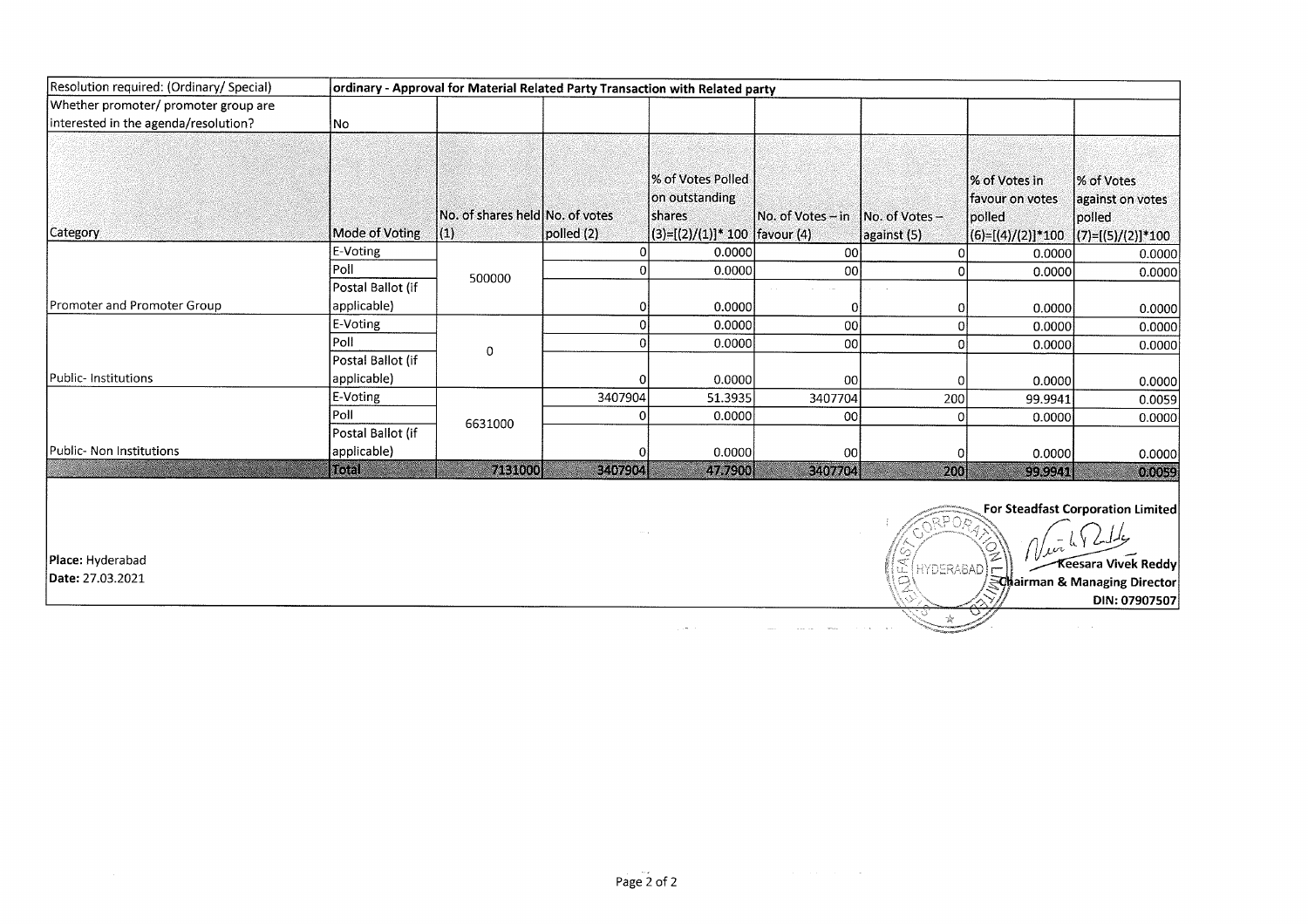

ANNEXURE- 2

6-2.1085/8, Ftat No, <sup>105</sup> Badam Sohana Apartments Beside Dega Tower, Raj Bhavan Road, Somajiguca, Hyderabad. 500 082. Office: 93923 69579 Mobile : 93923 99570 E-mail : bhaskararaoandco@ grnail.conr

## Report of Scrutinizer on Postal Ballot E-voting

[Pursuant to rule Section I l0 of the Companies Act,20l3 and Rule 20 of the Companies (Management and Administration) Amendment Rules, 2OISI

To

Mr. Keesara Vivek Reddy Chairman & Managing Director, Steadfast Corporation Limited, CIN: L74999TG1995PLC037139. H.No. 8-2-293/82/J/B/60 Journalists Colony, Jubilee Hills, Hyderabad,TG-500033.

Dear Sir,

I, V. Bhaskara Rao, Proprietor of V.Bhaskara Rao & Co., a Company Secretaries in practice having office at 6-2-1085/8, Flat No.l05, Badam Sohana Apartments, Rajbhavan Road, Somajiguda, Hyderabad - 500 082, appointed as Scrutinizer by the Company for the purpose of the Postal Ballot carried out as per the provisions of the Companies Act, 2013 read with Rule 20 of the Companies (Management and Administration) Amendment Rules, 2015 and Regulation 44 of the SEBI (Listing Obligations and Disclosure Requirements) Regulations, 2015, on the resolutions as mentioned in the Notice of Postal Ballot dated  $12<sup>th</sup>$  February, 2021 and submit my report as under:

- 1. The shareholders holding shares as on the "cut-off" date i.e.  $19<sup>th</sup>$  February, 2021 were entitled to vote on the proposed resolutions (ltem Nos.l and 2) as set out in the Notice of Postal Ballot Form.
- 2. In view of the current extraordinary circumstances and on account of threat posed by COVID-19 pandemic situation and in accordance with General Circular No. 14/2020 dated April 8, 2020, General Circular No. l712020 dated April 13, 2020,General Circular No.22/2020 dated June 15,2020, General Circular No.33/2020 dated September 28, 2020 and General Circular No.39/2020 dated December 31, 2020 issued by Ministry of Corporate Affairs, Government of India ( hereinafter referred " the MCA circulars"), the Company has sent the Postal Ballot Notice in electronic form only and no physicat copy of Postal Ballot Notice, Postal Ballot form and pre-paid business reply envelope has been sent to the shareholders. Accordingly, the communication of the assent or dissent of the members took place through e-voting system only.



 $\mathbf{I}$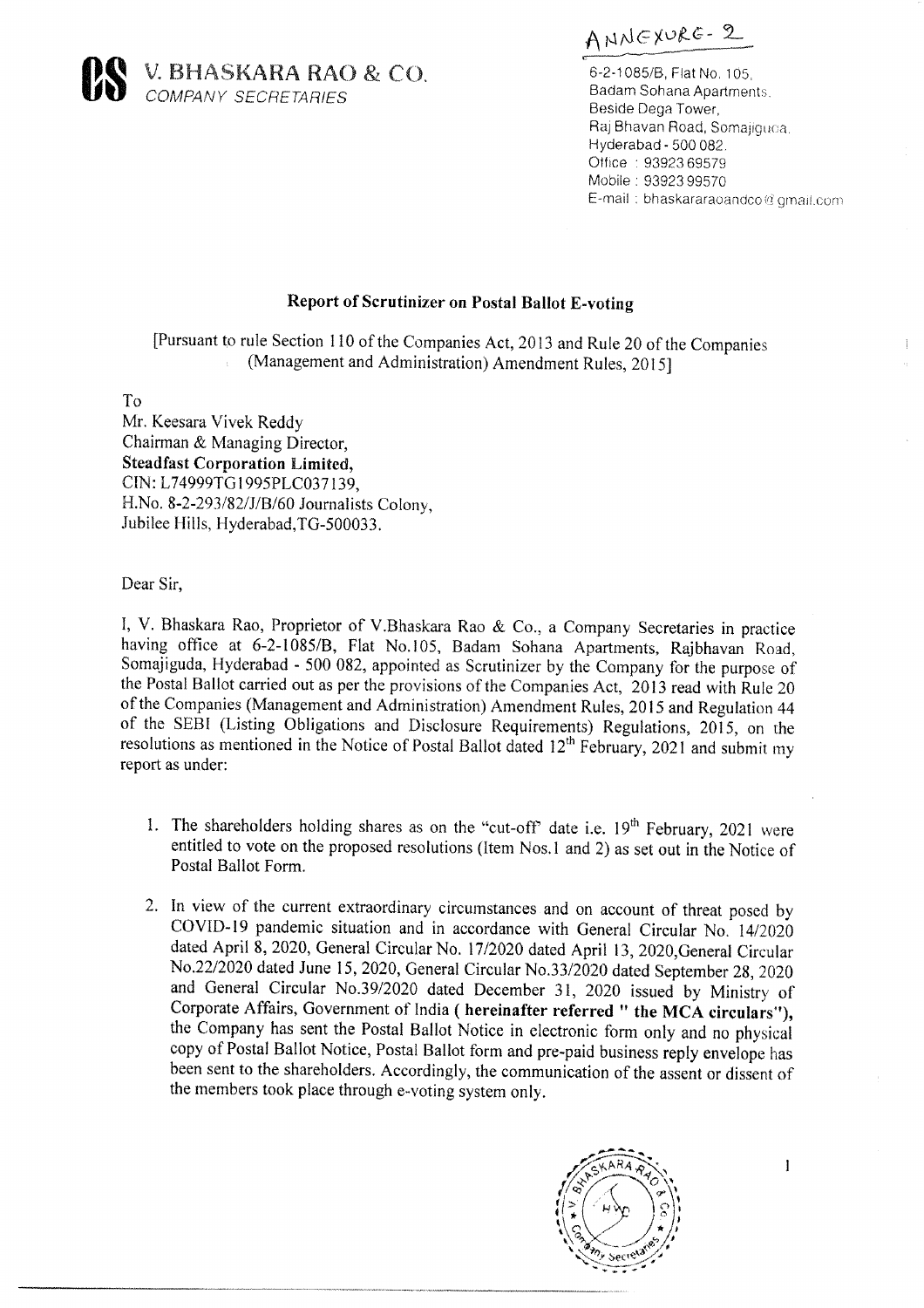- 3. The Company has engaged CSDL as the service provider, for extending the facility ol'e- voting to all the Members of the Company.
- 4. The e-voting commenced on  $25^{th}$  February, 2021 (9.00 AM) and ended on  $26^{th}$  March, 2021 (5.00 PM).
- 5. In respect of E-Voting, the details containing, inter-alia, list of equity shareholders, who voted "For" and "Against" were downloaded from the e-voting- website of CDSL (www.evotingindia.com)
- 6. The e-voting was unblocked by us immediately after the end of e-voting period. All Postal Ballot forms (E-votes) received up to the close of working hours on 26.02.2021, the last date and time fixed by the Company for r
- 7. 32 shareholders casted their votes on the e-voting platform.
- 8. Since the voting on Postal Ballot process was conducted only through e-voting, reporting on number of envelopes containing postal ballot form received after due date and up to the date of this report, returned undelivered, finding of defaced or mutilated ballot papers does not arise.
- 9. The electronic data and all other relevant records relating to electronic voting shall remain in our safe custody'until Chairman considers, approves and signs the Minutes of the aforesaid Postal Ballot and the same will be handed over to the Company Secretary for safe custody.
- 10. Soft copy of the list of equity shareholders who voted "FOR", "AGAINST" and for each resolution is enclosed.

<sup>I</sup>have completed the formalities of voting by electronic and hereby submit my Report as Annexed and you may accordingly declare the results of the voting. All the resoluiions stands passed with requisite majority.

For V. Bhaskara Rao & Co. Company Secretaries

Witness: K. Nagarjuna  $k \sqrt{2\pi}$ 

 $y$  Narenota Ke

Y. Narendra Kumar

 $V$   $R \rightarrow \sim$ .

V.Bhaskara Rao Proprietor C.P.No: 4l 82, FCS No.5939 UDIN: F0059398004153973

Place: Hyderabad Date: 26.03.2021

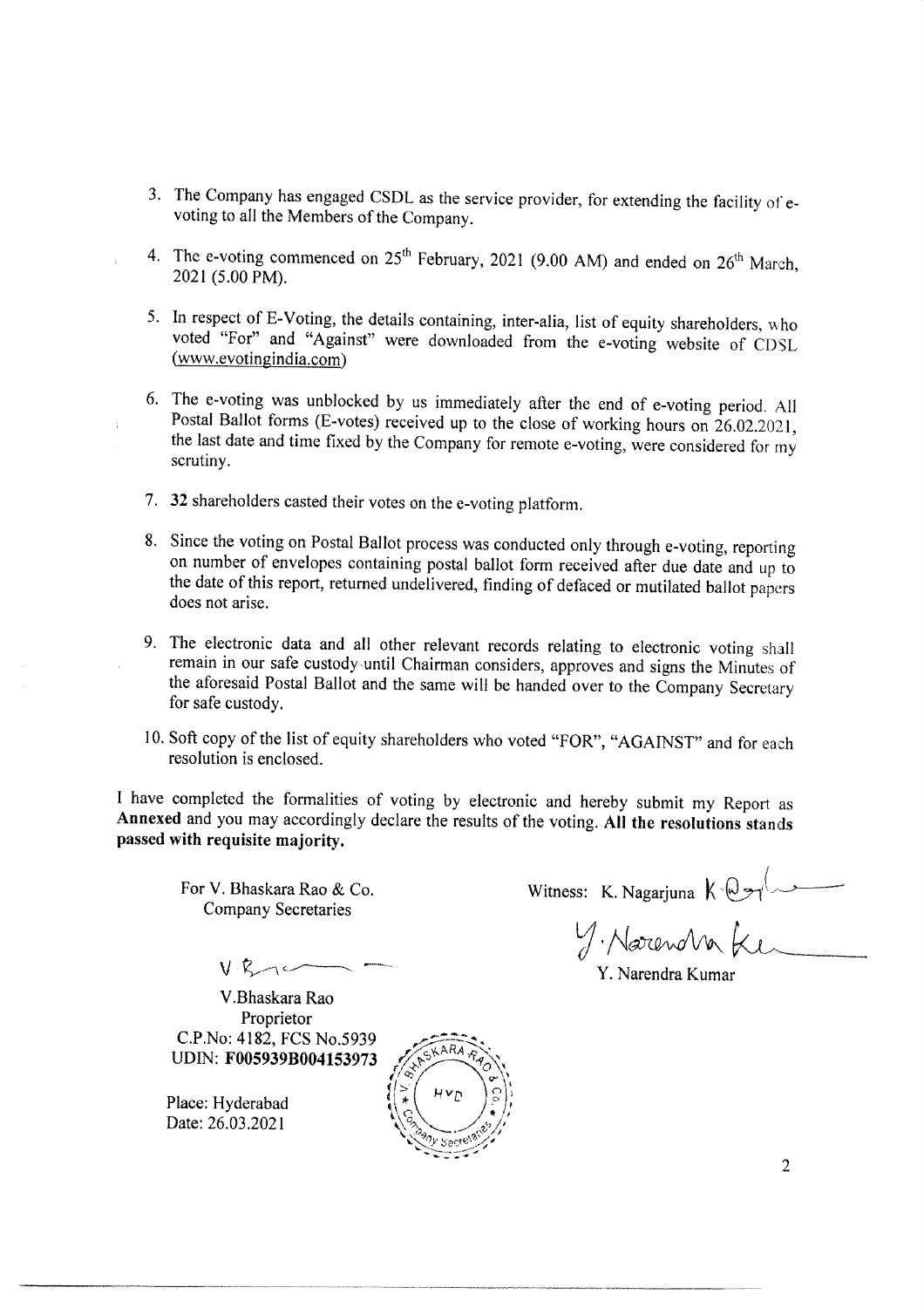## Annexure

# Resolution 1: To Consider Resolution on the Matters Specified Under Section 180 (1)(a) of the Companies Act, 2013.

## (i) Voted in favour of the resolution:

| Particulars     | Number of<br>voted |    | members   Number of votes cast   % of total number of<br>by them | valid votes cast |
|-----------------|--------------------|----|------------------------------------------------------------------|------------------|
| Remote E-voting |                    |    | 3407704                                                          | -99.99           |
| Total           |                    | 30 | 3407704                                                          | 99.99            |

# (ii) Voted against the resolution:

| Particulars                  | Number of<br>voted |  | by them    | members   Number of votes cast   % of total number of<br>valid votes cast |
|------------------------------|--------------------|--|------------|---------------------------------------------------------------------------|
| $\mathsf{R}$ Remote E-voting |                    |  | 200        | 0.01                                                                      |
| Total                        |                    |  | <b>200</b> | 0.01                                                                      |

## (iii) Invalid votes:

| Particulars     | voted |  | Number of members   Number of votes cast<br>by them |
|-----------------|-------|--|-----------------------------------------------------|
| Remote E-voting |       |  |                                                     |
| Ballot          |       |  |                                                     |
| Total           |       |  |                                                     |



 $\overline{3}$